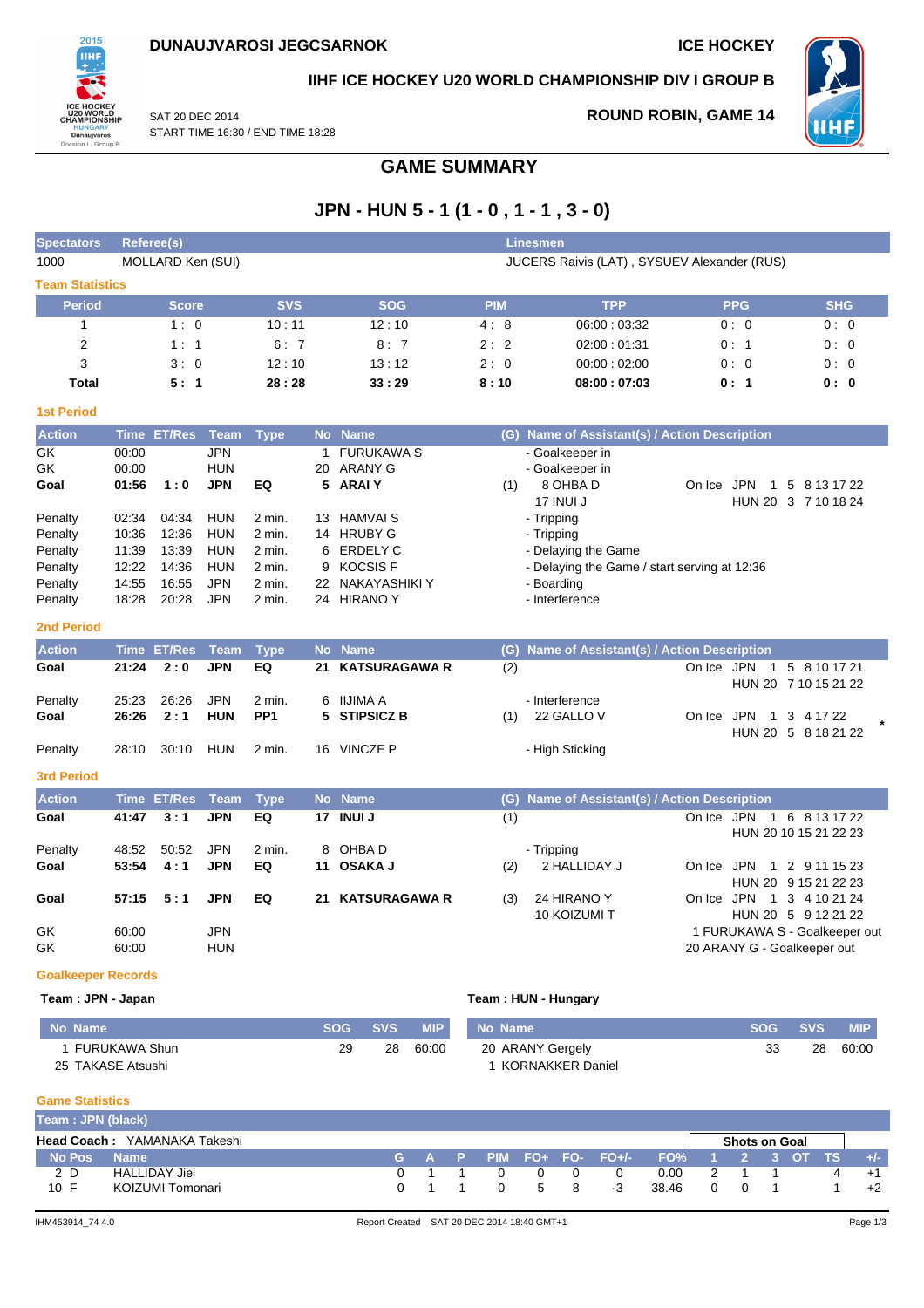## **DUNAUJVAROSI JEGCSARNOK ICE HOCKEY**



## **IIHF ICE HOCKEY U20 WORLD CHAMPIONSHIP DIV I GROUP B**

SAT 20 DEC 2014 START TIME 16:30 / END TIME 18:28

## **ROUND ROBIN, GAME 14**



| Head Coach: YAMANAKA Takeshi |                         |          |          |          |                |                         |                |          | <b>Shots on Goal</b> |             |                |          |                        |       |
|------------------------------|-------------------------|----------|----------|----------|----------------|-------------------------|----------------|----------|----------------------|-------------|----------------|----------|------------------------|-------|
| <b>No Pos</b>                | <b>Name</b>             | G        | A        | P        | <b>PIM</b>     | $FO+$                   | FO-            | $FO+/-$  | FO%                  |             | $\overline{2}$ | 3        | <b>OT</b><br><b>TS</b> | $+/-$ |
| 21 F                         | KATSURAGAWA Ryo         | 2        | 0        | 2        | 0              | 0                       | $\Omega$       | 0        | 0.00                 | 0           |                | 2        | 3                      | $+2$  |
| 23 D                         | MINOSHIMA Keigo         | 0        | 0        | 0        | 0              | 0                       | 0              | 0        | 0.00                 | 0           | 0              |          | 1                      | $+1$  |
| 24 F                         | HIRANO Yushiroh +C      | 0        |          | 1        | $\overline{2}$ | $\mathbf 0$             | 1              | -1       | 0.00                 | 4           | 2              | 1        | 7                      | $+1$  |
| 3 D                          | <b>OTSU Yusei</b>       | 0        | 0        | 0        | 0              | 0                       | 0              | 0        | 0.00                 |             | 0              | 1        | 2                      | $+1$  |
| 4 D                          | <b>HAYATA Seiva</b>     | 0        | 0        | 0        | 0              | $\mathbf 0$             | 0              | 0        | 0.00                 | 1           | 0              | 0        | 1                      | $+1$  |
| F<br>9                       | HIKOSAKA Yu +A          | 0        | 0        | 0        | 0              | $\overline{7}$          | 12             | $-5$     | 36.84                | 2           | 0              | 0        | 2                      | $+1$  |
| 11 F                         | OSAKA Jo +A             |          | 0        |          | 0              | 1                       |                | 0        | 50.00                | 0           | 3              |          | 4                      | $+1$  |
| 15 F                         | SAKAMOTO Hayate         | $\Omega$ | $\Omega$ | $\Omega$ | 0              | $\mathbf 0$             | $\Omega$       | $\Omega$ | 0.00                 | 0           | $\Omega$       | $\Omega$ | $\mathbf 0$            | $+1$  |
| 5 D                          | <b>ARAI Yohei</b>       |          | 0        |          | 0              | 0                       | 0              | 0        | 0.00                 | 1           | 0              | 0        | 1                      | $+2$  |
| D<br>8                       | OHBA Dai                | 0        |          |          | 2              | $\mathbf 0$             | 0              | 0        | 0.00                 | 0           | 0              | 0        | 0                      | $+3$  |
| 13 F                         | <b>MATSUMOTO Rikiya</b> | $\Omega$ | 0        | 0        | 0              | 0                       | 0              | 0        | 0.00                 | 0           | 0              | $\Omega$ | 0                      | $+2$  |
| 17 F                         | <b>INUI Junya</b>       |          |          | 2        | 0              | 0                       | 0              | 0        | 0.00                 | 0           | 0              |          |                        | $+3$  |
| 22 F                         | NAKAYASHIKI Yushi       | 0        | 0        | 0        | $\overline{2}$ | 4                       | 9              | $-5$     | 30.77                | $\mathbf 0$ | 0              |          | 1                      | $+2$  |
| 6 D                          | <b>IIJIMA Akira</b>     | 0        | 0        | 0        | 2              | 0                       | 0              | 0        | 0.00                 | 1           | 0              | 2        | 3                      | $+1$  |
| 7 F                          | <b>NAMIOKA Shuho</b>    | 0        | 0        | 0        | 0              | 0                       | 0              | 0        | 0.00                 | 0           |                | 0        | 1                      | 0     |
| 16 F                         | <b>MIURA Yuki</b>       | 0        | 0        | 0        | 0              | $\overline{\mathbf{c}}$ | $\overline{2}$ | 0        | 50.00                | 0           | 0              | 0        | 0                      | 0     |
| 18 F                         | <b>SATO Kohei</b>       | 0        | 0        | 0        | 0              | $\overline{\mathbf{c}}$ | 0              | 2        | 100.00               | 0           | 0              | 0        | 0                      | 0     |
| 19 F                         | YAMADA Taiga            | $\Omega$ | $\Omega$ | $\Omega$ | 0              | 0                       | 1              | $-1$     | 0.00                 | 0           | 0              | 1        | 1                      | 0     |
| GK<br>1                      | FURUKAWA Shun (BP)      | 0        | 0        | 0        | 0              |                         |                |          |                      | 0           | 0              | 0        | 0                      |       |
| 25 GK                        | <b>TAKASE Atsushi</b>   | 0        | 0        | 0        | 0              |                         |                |          |                      | 0           | 0              | 0        | 0                      |       |
| Total                        |                         | 5        | 5        | 10       | 8              | 21                      | 34             | $-13$    | 38.18                | 12          | 8              | 13       | 33                     |       |

| Team: HUN (white) |                            |          |          |              |                |                |              |                |        |    |                |                |           |           |             |
|-------------------|----------------------------|----------|----------|--------------|----------------|----------------|--------------|----------------|--------|----|----------------|----------------|-----------|-----------|-------------|
|                   | Head Coach: CHERNOMAZ Rich |          |          |              |                |                |              |                |        |    |                | Shots on Goal  |           |           |             |
| <b>No Pos</b>     | <b>Name</b>                | G        | A        | P            | <b>PIM</b>     | $FO+$          | FO-          | $FO+/-$        | FO%    |    | $\overline{2}$ | 3 <sup>1</sup> | <b>OT</b> | <b>TS</b> | $+/-$       |
| 5 D               | STIPSICZ Bence (BP)        |          | 0        | 1            | 0              | 0              | 0            | 0              | 0.00   | 3  | 1              | 0              |           | 4         | $-1$        |
| 6 F               | ERDELY Csanad +A           | 0        | 0        | $\Omega$     | 2              | 9              | 5            | 4              | 64.29  | 0  |                |                |           | 2         | $\mathbf 0$ |
| F<br>9            | KOCSIS Ferenc +C           | 0        | 0        | $\Omega$     | $\overline{2}$ | $\overline{2}$ | 3            | -1             | 40.00  | 1  |                |                |           | 3         | $-2$        |
| 12<br>D           | <b>LADAY Tamas</b>         | 0        | 0        | 0            | 0              | 0              | 0            | $\Omega$       | 0.00   | 0  | 0              | $\overline{2}$ |           | 2         | $-1$        |
| 16 F              | <b>VINCZE Peter</b>        | $\Omega$ | $\Omega$ | $\Omega$     | $\overline{2}$ | $\overline{2}$ |              | 1              | 66.67  | 1  | 0              | $\Omega$       |           | 1         | $\mathbf 0$ |
| 7 D               | <b>GARAT Zsombor</b>       | 0        | 0        | 0            | 0              | 0              | 0            | 0              | 0.00   | 0  | 0              | 2              |           | 2         | $-2$        |
| F<br>8            | <b>TERBOCS Istvan</b>      | 0        | 0        | $\Omega$     | 0              | $\overline{2}$ |              | 1              | 66.67  |    | 0              | $\overline{2}$ |           | 3         | $\mathbf 0$ |
| 21 F              | <b>KERESZTURY Erik</b>     | $\Omega$ | $\Omega$ | $\Omega$     | 0              |                |              | 0              | 50.00  |    | 1              | $\Omega$       |           | 2         | $-4$        |
| 22 F              | GALLO Vilmos +A            | 0        |          |              | 0              | 6              |              | 5              | 85.71  | 2  |                | 0              |           | 3         | $-4$        |
| 23 D              | <b>VOKLA Roland</b>        | $\Omega$ | $\Omega$ | $\mathbf{0}$ | $\Omega$       | $\mathbf 0$    | $\mathbf{0}$ | $\Omega$       | 0.00   | 0  | $\Omega$       | $\Omega$       |           | 0         | $-2$        |
| F<br>3            | <b>REISZ Aron</b>          | 0        | 0        | $\Omega$     | 0              | 5              | 3            | $\overline{2}$ | 62.50  | 0  | 1              | 2              |           | 3         | $-1$        |
| 10 F              | SZABO Krisztian            | 0        | 0        | $\Omega$     | $\Omega$       | 5              | 2            | 3              | 71.43  | 0  |                | 0              |           |           | $-3$        |
| D<br>15           | <b>SZALLER Mark</b>        | 0        | 0        | 0            | $\Omega$       | 0              | 0            | $\Omega$       | 0.00   | 0  | 0              |                |           |           | $-3$        |
| F<br>18           | <b>SZABO Daniel</b>        | 0        | 0        | 0            | 0              | 1              | 0            | 1              | 100.00 | 0  | 0              | 0              |           | 0         | $-1$        |
| 24 F              | <b>TOTH Richard</b>        | 0        | $\Omega$ | $\Omega$     | $\Omega$       | 0              | $\Omega$     | $\Omega$       | 0.00   | 1  | $\Omega$       | $\Omega$       |           |           | $-1$        |
| 4 F               | <b>SCHMAL Kristof</b>      | 0        | 0        | 0            | 0              | $\mathbf{1}$   | 0            | -1             | 100.00 | 0  | $\mathbf 0$    | 0              |           | 0         | 0           |
| F<br>11           | <b>MAZZAG Daniel</b>       | $\Omega$ | 0        | $\Omega$     | 0              | 0              | 4            | $-4$           | 0.00   | 0  | 0              |                |           |           | $\mathbf 0$ |
| F<br>13           | <b>HAMVAI Szilard</b>      | 0        | 0        | 0            | 2              | 0              | 0            | 0              | 0.00   | 0  | 0              | 0              |           | 0         | 0           |
| D<br>14           | <b>HRUBY Gellert</b>       | 0        | 0        | $\Omega$     | 2              | $\Omega$       | $\Omega$     | $\Omega$       | 0.00   | 0  | $\Omega$       | $\Omega$       |           | 0         | $\pmb{0}$   |
| 1 GK              | <b>KORNAKKER Daniel</b>    | $\Omega$ | 0        | $\mathbf 0$  | 0              |                |              |                |        | 0  | $\mathbf 0$    | $\Omega$       |           | 0         |             |
| 20 GK             | <b>ARANY Gergely</b>       | 0        | 0        | 0            | 0              |                |              |                |        | 0  | $\Omega$       | $\Omega$       |           | 0         |             |
| <b>Total</b>      |                            | 1        | 1        | $\mathbf{2}$ | 10             | 34             | 21           | 13             | 61.82  | 10 | 7              | 12             |           | 29        |             |